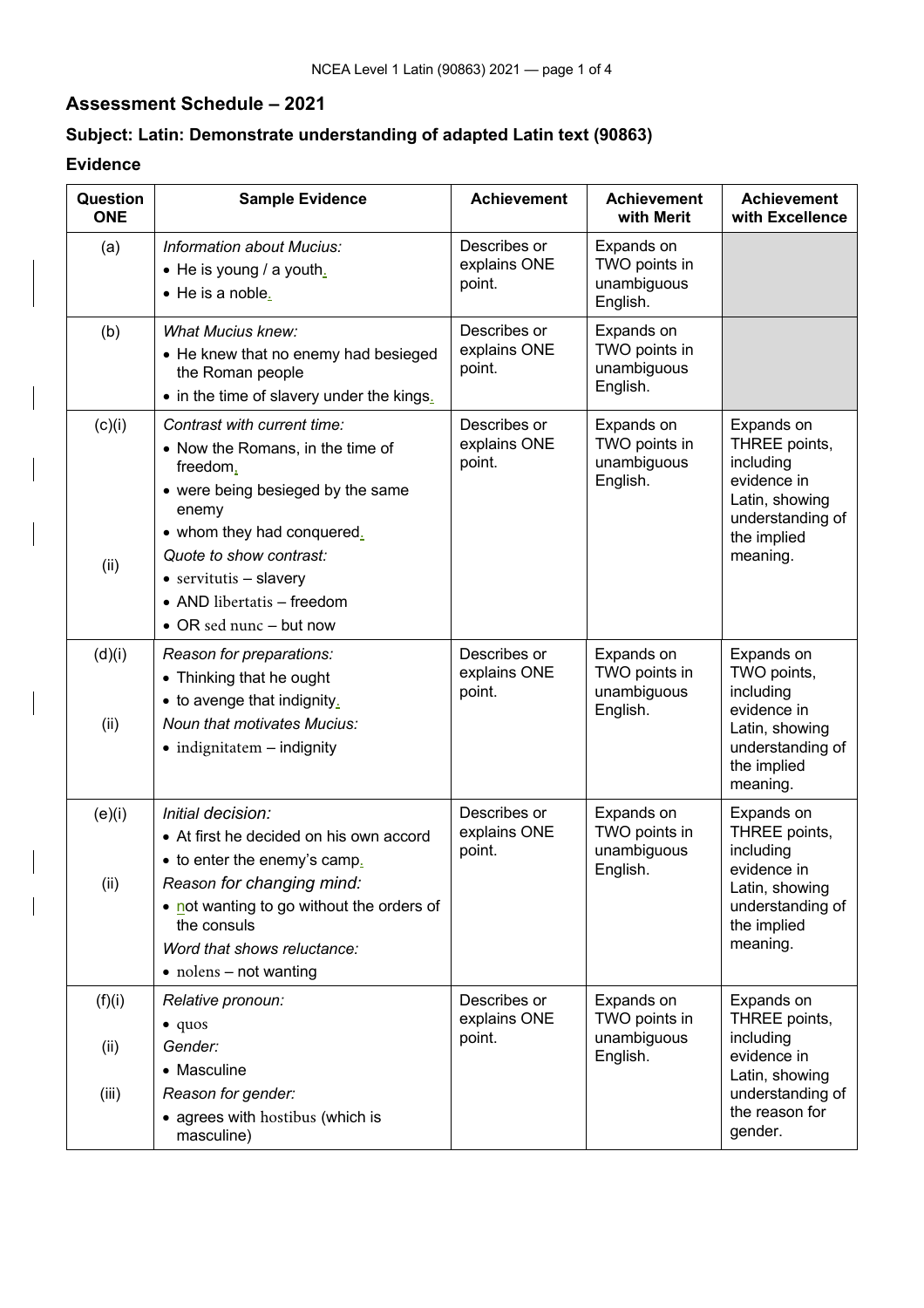NCEA Level 1 Latin (90863) 2021 — page 2 of 4

| N <sub>1</sub>                                | Ν2                                                 | А3                                             | Α4                                             | <b>M5</b>                                | M6                                       | E7                                                 | E8                                             |
|-----------------------------------------------|----------------------------------------------------|------------------------------------------------|------------------------------------------------|------------------------------------------|------------------------------------------|----------------------------------------------------|------------------------------------------------|
| TWO (of six)<br>Achievement<br>opportunities. | THREE (of<br>six)<br>Achievement<br>opportunities. | FOUR (of six)<br>Achievement<br>opportunities. | FIVE (of six)<br>Achievement<br>opportunities. | FOUR (of six)<br>Merit<br>opportunities. | FIVE (of six)<br>Merit<br>opportunities. | THREE (of<br>four)<br>Excellence<br>opportunities. | FOUR (of four)<br>Excellence<br>opportunities. |

**N0** = No response; no relevant evidence.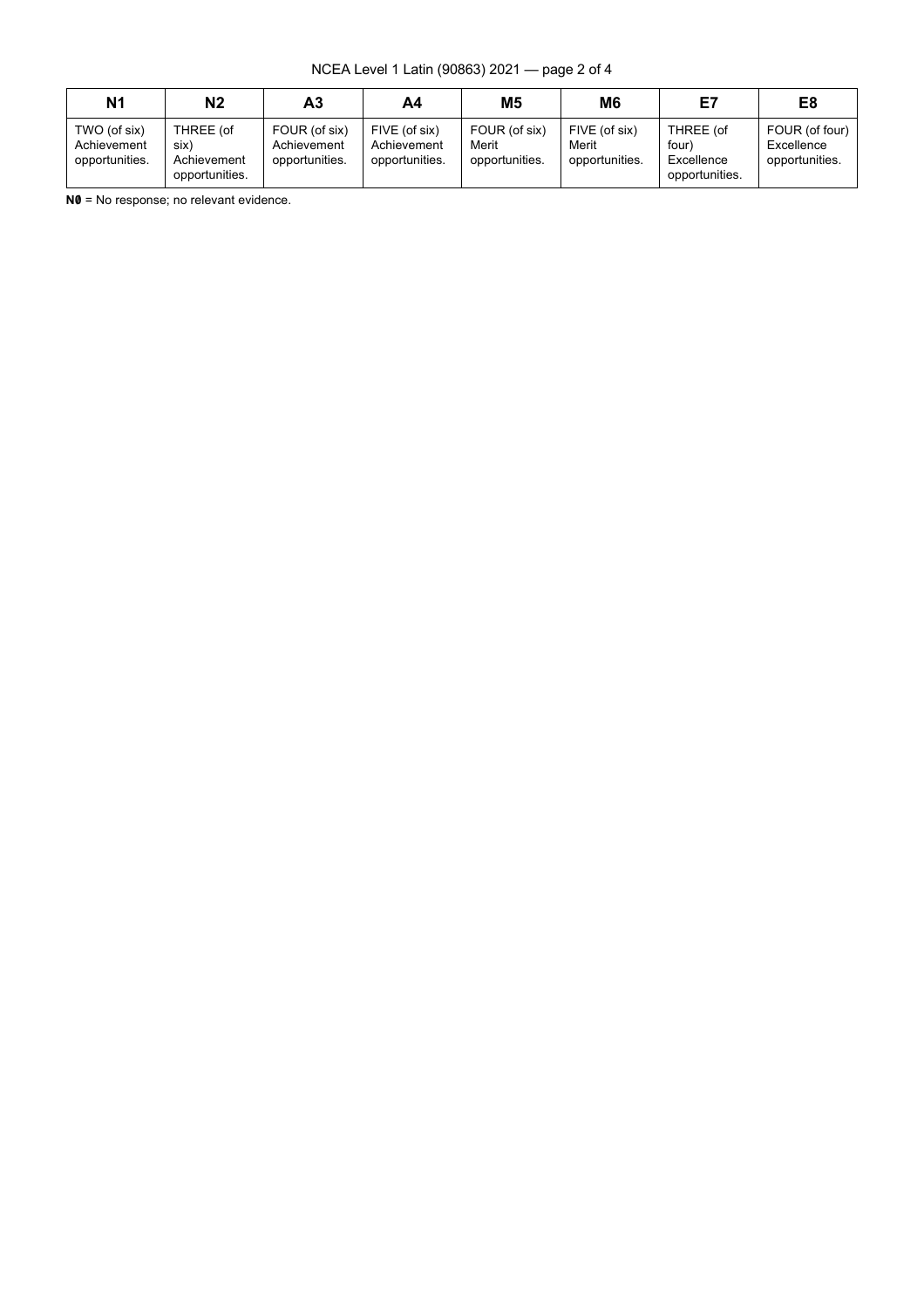| Question<br><b>TWO</b>  | <b>Sample Evidence</b>                                                                                                                                               | <b>Achievement</b>                      | <b>Achievement</b><br>with Merit                          | <b>Achievement</b><br>with Excellence                                                                                            |
|-------------------------|----------------------------------------------------------------------------------------------------------------------------------------------------------------------|-----------------------------------------|-----------------------------------------------------------|----------------------------------------------------------------------------------------------------------------------------------|
| (a)                     | What Mucius tells the senate:<br>• He wants to cross the river<br>• and enter the enemy's camp.                                                                      | Describes or<br>explains ONE<br>point.  | Expands on<br>TWO points, in<br>unambiguous<br>English.   |                                                                                                                                  |
| (b)                     | Evidence of his prior planning:<br>• With a sword<br>• hidden inside his clothing.<br>abdito intra vestem ferro                                                      | Describes or<br>explains ONE<br>point.  | Expands on<br>TWO points, in<br>unambiguous<br>English.   | Expands on<br>TWO points,<br>including<br>evidence in<br>Latin, showing<br>understanding of<br>the implied<br>meaning.           |
| (c)                     | What happened after Mucius arrived:<br>• He saw the secretary<br>• sitting near the king<br>• in similar clothes.                                                    | Describes or<br>explains TWO<br>points. | Expands on<br>THREE points,<br>in unambiguous<br>English. |                                                                                                                                  |
| (d)(i)<br>(ii)          | What Mucius was unwilling to do:<br>• to ask which one the king was<br>Reason:<br>• so that he himself did not reveal who<br>he was<br>• ne ipse aperiret quis esset | Describes or<br>explains ONE<br>point.  | Expands on<br>TWO points, in<br>unambiguous<br>English.   | Expands on<br>TWO points,<br>including<br>evidence in<br>Latin, showing<br>understanding of<br>the implied<br>meaning.           |
| (e)                     | Result:<br>• He killed the secretary<br>• instead of the king.                                                                                                       | Describes or<br>explains ONE<br>point.  | Expands on<br>TWO points, in<br>unambiguous<br>English.   |                                                                                                                                  |
| (f)(i)<br>(ii)<br>(iii) | Subjunctive verb:<br>$\bullet$ esset / aperiret<br>Tense:<br>• Imperfect<br>Reason:<br>• Indirect question / (negative) purpose<br>clause                            | Describes or<br>explains ONE<br>point.  | Expands on<br>TWO points.                                 | Expands on<br>THREE points,<br>including<br>evidence in<br>Latin, showing<br>understanding of<br>the implication of<br>the mood. |

| N <sub>1</sub>                                | N <sub>2</sub>                                     | А3                                             | A4                                             | M <sub>5</sub>                           | M <sub>6</sub>                           | E7                                                | E8                                                 |
|-----------------------------------------------|----------------------------------------------------|------------------------------------------------|------------------------------------------------|------------------------------------------|------------------------------------------|---------------------------------------------------|----------------------------------------------------|
| TWO (of six)<br>Achievement<br>opportunities. | THREE (of<br>six)<br>Achievement<br>opportunities. | FOUR (of six)<br>Achievement<br>opportunities. | FIVE (of six)<br>Achievement<br>opportunities. | FOUR (of six)<br>Merit<br>opportunities. | FIVE (of six)<br>Merit<br>opportunities. | TWO (of<br>three)<br>Excellence<br>opportunities. | THREE (of<br>three)<br>Excellence<br>opportunities |

**N0** = No response; no relevant evidence.